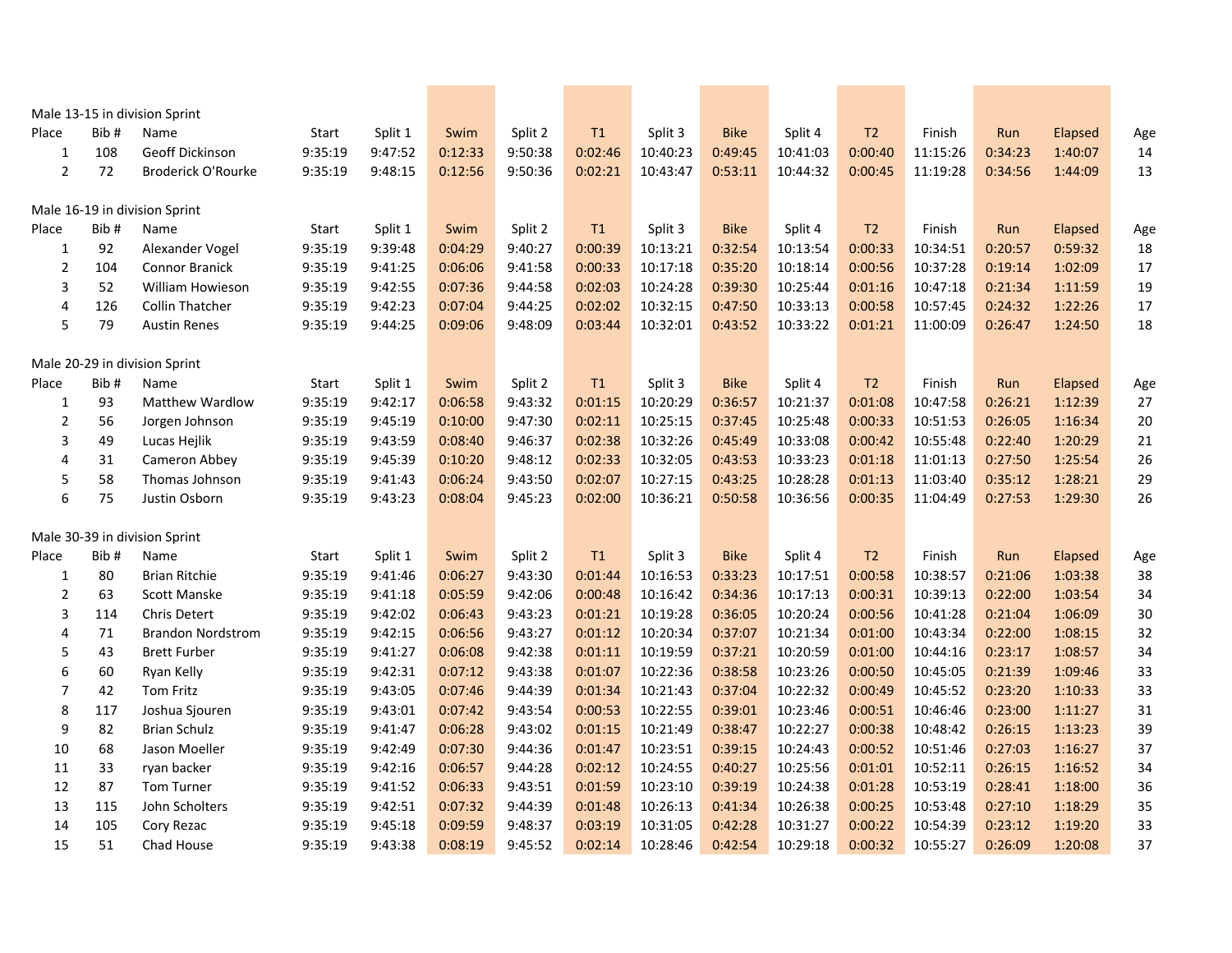| 16             | 67   | Austin Meyerdirk                | 9:35:19 | 9:42:28 | 0:07:09 | 9:44:42 | 0:02:14 | 10:30:57 | 0:46:15     | 10:31:30 | 0:00:33        | 10:59:55 | 0:28:25 | 1:24:36        | 30     |
|----------------|------|---------------------------------|---------|---------|---------|---------|---------|----------|-------------|----------|----------------|----------|---------|----------------|--------|
| 17             | 78   | Luis Ramirez Fuentes            | 9:35:19 | 9:54:41 | 0:19:22 | 9:56:42 | 0:02:01 | 10:39:14 | 0:42:32     | 10:40:50 | 0:01:36        | 11:06:26 | 0:25:36 | 1:31:07        | 32     |
| 18             | 64   | Jason McNearney                 | 9:35:19 | 9:44:18 | 0:08:59 | 9:46:33 | 0:02:15 | 10:35:15 | 0:48:42     | 10:36:03 | 0:00:48        | 11:08:58 | 0:32:55 | 1:33:39        | 34     |
|                |      | Male 40-49 in division Sprint   |         |         |         |         |         |          |             |          |                |          |         |                |        |
| Place          | Bib# | Name                            | Start   | Split 1 | Swim    | Split 2 | T1      | Split 3  | <b>Bike</b> | Split 4  | T <sub>2</sub> | Finish   | Run     | Elapsed        | Age    |
| $\mathbf{1}$   | 50   | <b>Rick Hoover</b>              | 9:35:19 | 9:41:08 | 0:05:49 | 9:41:27 | 0:00:19 | 10:11:42 | 0:30:15     | 10:11:58 | 0:00:16        | 10:34:02 | 0:22:04 | 0:58:43        | 43     |
| $\overline{2}$ | 125  | Jeff Johnson                    | 9:35:19 | 9:41:11 | 0:05:52 | 9:42:25 | 0:01:14 | 10:16:27 | 0:34:02     | 10:17:08 | 0:00:41        | 10:38:17 | 0:21:09 | 1:02:58        | 41     |
| 3              | 119  | Lyle Goebel                     | 9:35:19 | 9:41:34 | 0:06:15 | 9:42:29 | 0:00:55 | 10:15:20 | 0:32:51     | 10:16:20 | 0:01:00        | 10:39:19 | 0:22:59 | 1:04:00        | 49     |
| 4              | 34   | Lance Bergeson                  | 9:35:19 | 9:43:34 | 0:08:15 | 9:44:19 | 0:00:45 | 10:20:58 | 0:36:39     | 10:22:06 | 0:01:08        | 10:42:16 | 0:20:10 | 1:06:57        | 43     |
| 5              | 88   | Jarrod Vagle                    | 9:35:19 | 9:40:59 | 0:05:40 | 9:41:57 | 0:00:58 | 10:18:19 | 0:36:22     | 10:18:43 | 0:00:24        | 10:42:28 | 0:23:45 | 1:07:09        | 42     |
| 6              | 45   | Jeff Gjerde                     | 9:35:19 | 9:42:55 | 0:07:36 | 9:44:56 | 0:02:01 | 10:20:37 | 0:35:41     | 10:21:51 | 0:01:14        | 10:44:28 | 0:22:37 | 1:09:09        | $40\,$ |
| $\overline{7}$ | 53   | Brad Johnson                    | 9:35:19 | 9:43:04 | 0:07:45 | 9:45:21 | 0:02:17 | 10:21:45 | 0:36:24     | 10:22:11 | 0:00:26        | 10:46:32 | 0:24:21 | 1:11:13        | 42     |
| 8              | 37   | Paul Carlson                    | 9:35:19 | 9:42:22 | 0:07:03 | 9:43:44 | 0:01:22 | 10:21:35 | 0:37:51     | 10:22:11 | 0:00:36        | 10:47:16 | 0:25:05 | 1:11:57        | 41     |
| 9              | 123  | Ron Anderson                    | 9:35:19 | 9:40:58 | 0:05:39 | 9:41:47 | 0:00:49 | 10:16:49 | 0:35:02     | 10:18:09 | 0:01:20        | 10:47:34 | 0:29:25 | 1:12:15        | 42     |
| 10             | 36   | Michael Boran                   | 9:35:19 | 9:43:00 | 0:07:41 | 9:44:37 | 0:01:37 | 10:23:30 | 0:38:53     | 10:24:34 | 0:01:04        | 10:50:33 | 0:25:59 | 1:15:14        | 47     |
| 11             | 91   | Harlan Vande Kieft              | 9:35:19 | 9:42:48 | 0:07:29 | 9:44:28 | 0:01:40 | 10:21:25 | 0:36:57     | 10:22:21 | 0:00:56        | 10:51:39 | 0:29:18 | 1:16:20        | 47     |
| 12             | 61   | Jon Kotewa                      | 9:35:19 | 9:44:12 | 0:08:53 | 9:45:38 | 0:01:26 | 10:25:40 | 0:40:02     | 10:25:57 | 0:00:17        | 10:51:55 | 0:25:58 | 1:16:36        | 41     |
| 13             | 48   | Allen Hanson                    | 9:35:19 | 9:44:28 | 0:09:09 | 9:47:05 | 0:02:37 | 10:26:26 | 0:39:21     | 10:27:05 | 0:00:39        | 10:54:46 | 0:27:41 | 1:19:27        | 41     |
| 14             | 84   | <b>Matt Strom</b>               | 9:35:19 | 9:48:05 | 0:12:46 | 9:50:12 | 0:02:07 | 10:37:44 | 0:47:32     | 10:38:20 | 0:00:36        | 11:10:14 | 0:31:54 | 1:34:55        | 41     |
| 15             | 81   | Drake Rosenwinkel               | 9:35:19 | 9:47:06 | 0:11:47 | ------- | ------- | 10:38:34 | 0:00:43     | 10:39:17 | 0:00:43        | 11:15:07 | 0:35:50 | 1:39:48        | 49     |
|                |      | Male 50-59 in division Sprint   |         |         |         |         |         |          |             |          |                |          |         |                |        |
| Place          | Bib# | Name                            | Start   | Split 1 | Swim    | Split 2 | T1      | Split 3  | <b>Bike</b> | Split 4  | T <sub>2</sub> | Finish   | Run     | Elapsed        | Age    |
| $\mathbf{1}$   | 83   | Tom Snyder                      | 9:35:19 | 9:42:14 | 0:06:55 | 9:43:56 | 0:01:42 | 10:20:39 | 0:36:43     | 10:21:28 | 0:00:49        | 10:47:13 | 0:25:45 | 1:11:54        | 56     |
| $\overline{2}$ | 55   | Eric Johnson                    | 9:35:19 | 9:43:07 | 0:07:48 | 9:44:45 | 0:01:38 | 10:25:56 | 0:41:11     | 10:27:12 | 0:01:16        | 10:54:01 | 0:26:49 | 1:18:42        | 55     |
| 3              | 112  | Larry Falk                      | 9:35:19 | 9:42:19 | 0:07:00 | 9:46:01 | 0:03:42 | 10:24:12 | 0:38:11     | 10:26:24 | 0:02:12        | 10:59:43 | 0:33:19 | 1:24:24        | 55     |
| 4              | 57   | Rick Johnson                    | 9:35:19 | 9:46:10 | 0:10:51 | 9:50:16 | 0:04:06 | 10:34:59 | 0:44:43     | 10:35:33 | 0:00:34        | 11:04:15 | 0:28:42 | 1:28:56        | 50     |
| 5              | 100  | Dick Gerhardt                   | 9:35:19 | 9:44:39 | 0:09:20 | 9:47:01 | 0:02:22 | 10:31:57 | 0:44:56     | 10:33:18 | 0:01:21        | 11:10:32 | 0:37:14 | 1:35:13        | 55     |
|                |      | Female 13-15 in division Sprint |         |         |         |         |         |          |             |          |                |          |         |                |        |
| Place          | Bib# | Name                            | Start   | Split 1 | Swim    | Split 2 | T1      | Split 3  | <b>Bike</b> | Split 4  | T <sub>2</sub> | Finish   | Run     | <b>Elapsed</b> | Age    |
| $\mathbf{1}$   | 107  | Kelsey Dickinson                | 9:35:19 | 9:43:35 | 0:08:16 | 9:45:46 | 0:02:11 | 10:35:54 | 0:50:08     | 10:36:26 | 0:00:32        | 11:09:59 | 0:33:33 | 1:34:40        | 14     |
|                |      | Female 16-19 in division Sprint |         |         |         |         |         |          |             |          |                |          |         |                |        |
| Place          | Bib# | Name                            | Start   | Split 1 | Swim    | Split 2 | T1      | Split 3  | <b>Bike</b> | Split 4  | T <sub>2</sub> | Finish   | Run     | Elapsed        | Age    |
| $\mathbf{1}$   | 121  | <b>Taylor Bacon</b>             | 9:35:19 | 9:40:39 | 0:05:20 | 9:41:57 | 0:01:18 | 10:20:18 | 0:38:21     | 10:21:14 | 0:00:56        | 10:50:47 | 0:29:33 | 1:15:28        | 17     |
| $\mathbf 2$    | 110  | Erica Carlson                   | 9:35:19 | 9:41:57 | 0:06:38 | 9:44:01 | 0:02:04 | 10:27:25 | 0:43:24     | 10:28:29 | 0:01:04        | 10:58:13 | 0:29:44 | 1:22:54        | 16     |
| 3              | 54   | Charis Johnson                  | 9:35:19 | 9:46:25 | 0:11:06 | 9:48:45 | 0:02:20 | 10:32:27 | 0:43:42     | 10:33:22 | 0:00:55        | 11:06:35 | 0:33:13 | 1:31:16        | 17     |
|                |      |                                 |         |         |         |         |         |          |             |          |                |          |         |                |        |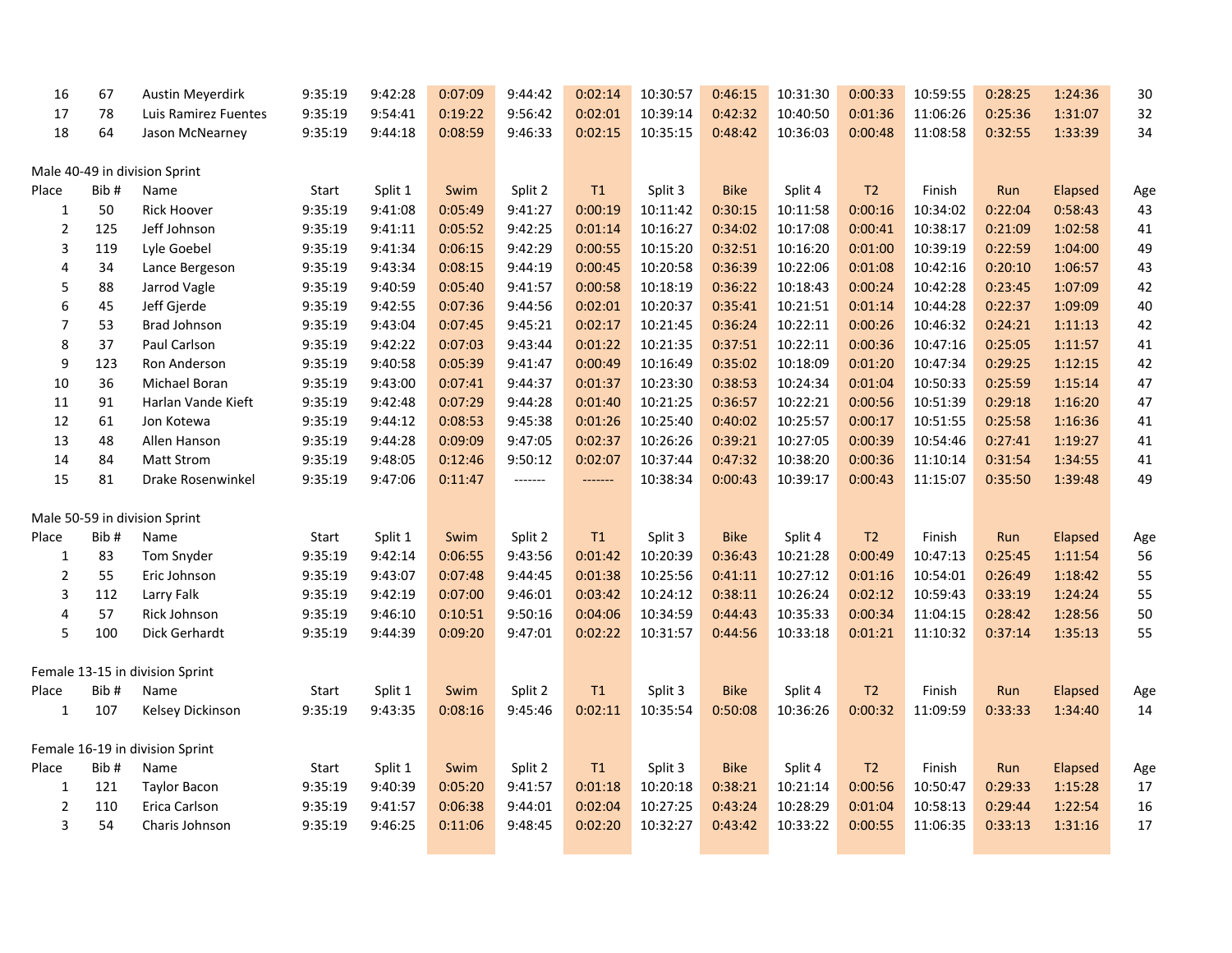|                                 |      | Female 20-29 in division Sprint     |         |         |         |         |               |          |             |          |                                 |          |         |         |        |
|---------------------------------|------|-------------------------------------|---------|---------|---------|---------|---------------|----------|-------------|----------|---------------------------------|----------|---------|---------|--------|
| Place                           | Bib# | Name                                | Start   | Split 1 | Swim    | Split 2 | $\mathsf{T}1$ | Split 3  | <b>Bike</b> | Split 4  | T2                              | Finish   | Run     | Elapsed | Age    |
| $\mathbf 1$                     | 41   | <b>Heather Egeness</b>              | 9:35:19 | 9:42:29 | 0:07:10 | 9:44:35 | 0:02:06       | 10:26:03 | 0:41:28     | 10:27:03 | 0:01:00                         | 10:54:17 | 0:27:14 | 1:18:58 | 27     |
| $\mathbf 2$                     | 74   | Kirsten Olson                       | 9:35:19 | 9:42:27 | 0:07:08 | 9:44:29 | 0:02:02       | 10:28:29 | 0:44:00     | 10:28:59 | 0:00:30                         | 10:55:52 | 0:26:53 | 1:20:33 | 29     |
| 3                               | 122  | Jen Bartholmey                      | 9:35:19 | 9:43:21 | 0:08:02 | 9:45:29 | 0:02:08       | 10:26:32 | 0:41:03     | 10:28:21 | 0:01:49                         | 10:58:20 | 0:29:59 | 1:23:01 | 27     |
| 4                               | 77   | Sierrah Poole                       | 9:35:19 | 9:43:24 | 0:08:05 | 9:45:29 | 0:02:05       | 10:32:23 | 0:46:54     | 10:32:44 | 0:00:21                         | 10:59:06 | 0:26:22 | 1:23:47 | 24     |
| 5                               | 32   | Berit amundson                      | 9:35:19 | 9:43:09 | 0:07:50 | 9:44:17 | 0:01:08       | 10:38:11 | 0:53:54     | 10:38:30 | 0:00:19                         | 11:12:06 | 0:33:36 | 1:36:47 | 25     |
| Female 30-39 in division Sprint |      |                                     |         |         |         |         |               |          |             |          |                                 |          |         |         |        |
| Place                           | Bib# | Name                                | Start   | Split 1 | Swim    | Split 2 | T1            | Split 3  | <b>Bike</b> | Split 4  | T <sub>2</sub>                  | Finish   | Run     | Elapsed | Age    |
| $\mathbf{1}$                    | 76   | Stephanie Peterson                  | 9:35:19 | 9:41:57 | 0:06:38 | 9:43:52 | 0:01:55       | 10:22:02 | 0:38:10     | 10:22:44 | 0:00:42                         | 10:44:56 | 0:22:12 | 1:09:37 | 34     |
| $\mathbf 2$                     | 40   | Corale Dorn                         | 9:35:19 | 9:42:56 | 0:07:37 | 9:43:44 | 0:00:48       | 10:22:25 | 0:38:41     | 10:22:58 | 0:00:33                         | 10:50:07 | 0:27:09 | 1:14:48 | 35     |
| 3                               | 47   | Keri Grokowsky                      | 9:35:19 | 9:43:56 | 0:08:37 | 9:46:36 | 0:02:40       | 10:30:48 | 0:44:12     | 10:31:29 | 0:00:41                         | 10:57:30 | 0:26:01 | 1:22:11 | 39     |
| 4                               | 46   | Neysa Goodman                       | 9:35:19 | 9:42:15 | 0:06:56 | 9:45:00 | 0:02:45       | 10:31:17 | 0:46:17     | 10:31:46 | 0:00:29                         | 11:01:38 | 0:29:52 | 1:26:19 | 38     |
| 5                               | 65   | Michelle McNerney                   | 9:35:19 | 9:43:05 | 0:07:46 | 9:45:34 | 0:02:29       | 10:32:55 | 0:47:21     | 10:33:46 | 0:00:51                         | 11:03:26 | 0:29:40 | 1:28:07 | 32     |
| 6                               | 69   | <b>Carrie Neerland</b>              | 9:35:19 | 9:43:30 | 0:08:11 | 9:45:23 | 0:01:53       | 10:30:18 | 0:44:55     | 10:31:37 | 0:01:19                         | 11:05:19 | 0:33:42 | 1:30:00 | 35     |
| $\overline{\phantom{a}}$        | 120  | Chantill Kahler-Royer               | 9:35:19 | 9:43:14 | 0:07:55 | 9:45:27 | 0:02:13       | 10:33:31 | 0:48:04     | 10:34:10 | 0:00:39                         | 11:08:16 | 0:34:06 | 1:32:57 | 37     |
| 8                               | 66   | Crystal Melsha                      | 9:35:19 | 9:48:14 | 0:12:55 | 9:50:08 | 0:01:54       | 10:41:48 | 0:51:40     | 10:43:27 | 0:01:39                         | 11:14:40 | 0:31:13 | 1:39:21 | 32     |
| 9                               | 39   | Amanda Dickinson                    | 9:35:19 | 9:42:30 | 0:07:11 | 9:45:32 | 0:03:02       | 10:36:37 | 0:51:05     | 10:38:32 | 0:01:55                         | 11:16:06 | 0:37:34 | 1:40:47 | 35     |
| 10                              | 44   | Suzi Furber                         | 9:35:19 | 9:44:08 | 0:08:49 | 9:47:48 | 0:03:40       | 10:38:29 | 0:50:41     | 10:39:29 | 0:01:00                         | 11:16:10 | 0:36:41 | 1:40:51 | 33     |
| Female 40-49 in division Sprint |      |                                     |         |         |         |         |               |          |             |          |                                 |          |         |         |        |
| Place                           | Bib# | Name                                | Start   | Split 1 | Swim    | Split 2 | T1            | Split 3  | <b>Bike</b> | Split 4  | T <sub>2</sub>                  | Finish   | Run     | Elapsed | Age    |
| $\mathbf 1$                     | 90   | Teresa Van Hyfte                    | 9:35:19 | 9:41:22 | 0:06:03 | 9:42:02 | 0:00:40       | 10:21:01 | 0:38:59     | 10:21:43 | 0:00:42                         | 10:45:10 | 0:23:27 | 1:09:51 | 45     |
| $\mathbf 2$                     | 89   | Kathy Vagle                         | 9:35:19 | 9:42:14 | 0:06:55 | 9:43:59 | 0:01:45       | 10:23:27 | 0:39:28     | 10:23:54 | 0:00:27                         | 10:48:37 | 0:24:43 | 1:13:18 | 42     |
| 3                               | 35   | Laureen Boran                       | 9:35:19 | 9:42:26 | 0:07:07 | 9:43:57 | 0:01:31       | 10:24:28 | 0:40:31     | 10:25:14 | 0:00:46                         | 10:50:33 | 0:25:19 | 1:15:14 | 43     |
| 4                               | 124  | Tracey Johnson                      | 9:35:19 | 9:43:22 | 0:08:03 | 9:44:35 | 0:01:13       | 10:25:54 | 0:41:19     | 10:26:54 | 0:01:00                         | 10:55:32 | 0:28:38 | 1:20:13 | $40\,$ |
| 5                               | 38   | Janine DeSplinter                   | 9:35:19 | 9:43:48 | 0:08:29 | 9:46:49 | 0:03:01       | 10:34:13 | 0:47:24     | 10:35:04 | 0:00:51                         | 11:00:52 | 0:25:48 | 1:25:33 | 46     |
| 6                               | 70   | Alaire Nielsen                      | 9:35:19 | 9:43:36 | 0:08:17 | 9:46:52 | 0:03:16       | 10:31:06 | 0:44:14     | 10:32:38 | 0:01:32                         | 11:07:14 | 0:34:36 | 1:31:55 | 46     |
| $\overline{7}$                  | 106  | Nancy Koushik                       | 9:35:19 | 9:51:39 | 0:16:20 | 9:55:49 | 0:04:10       | 11:35:36 | 1:39:47     | 11:36:39 | 0:01:03                         | 12:28:52 | 0:52:13 | 2:53:33 | 40     |
|                                 |      | Female 50-59 in division Sprint     |         |         |         |         |               |          |             |          |                                 |          |         |         |        |
| Place                           | Bib# | Name                                | Start   | Split 1 | Swim    | Split 2 | T1            | Split 3  | <b>Bike</b> | Split 4  | T <sub>2</sub>                  | Finish   | Run     | Elapsed | Age    |
| $\mathbf{1}$                    | 86   | Marie Thomsen                       | 9:35:19 | 9:43:11 | 0:07:52 | 9:44:32 | 0:01:21       | 10:27:18 | 0:42:46     | 0:00:00  | $\hspace{2.5cm} \textbf{-----}$ | 10:56:23 | -----   | 1:21:04 | 50     |
|                                 |      | Female 70 & Over in division Sprint |         |         |         |         |               |          |             |          |                                 |          |         |         |        |
| Place                           | Bib# | Name                                | Start   | Split 1 | Swim    | Split 2 | $\mathsf{T}1$ | Split 3  | <b>Bike</b> | Split 4  | T <sub>2</sub>                  | Finish   | Run     | Elapsed | Age    |
| $\mathbf{1}$                    | 118  | Margot Madsen                       | 9:35:19 | 9:46:54 | 0:11:35 | 9:48:52 | 0:01:58       | 10:44:38 | 0:55:46     | 10:46:56 | 0:02:18                         | 11:23:49 | 0:36:53 | 1:48:30 | 73     |
| Male 20-29 in division Olympic  |      |                                     |         |         |         |         |               |          |             |          |                                 |          |         |         |        |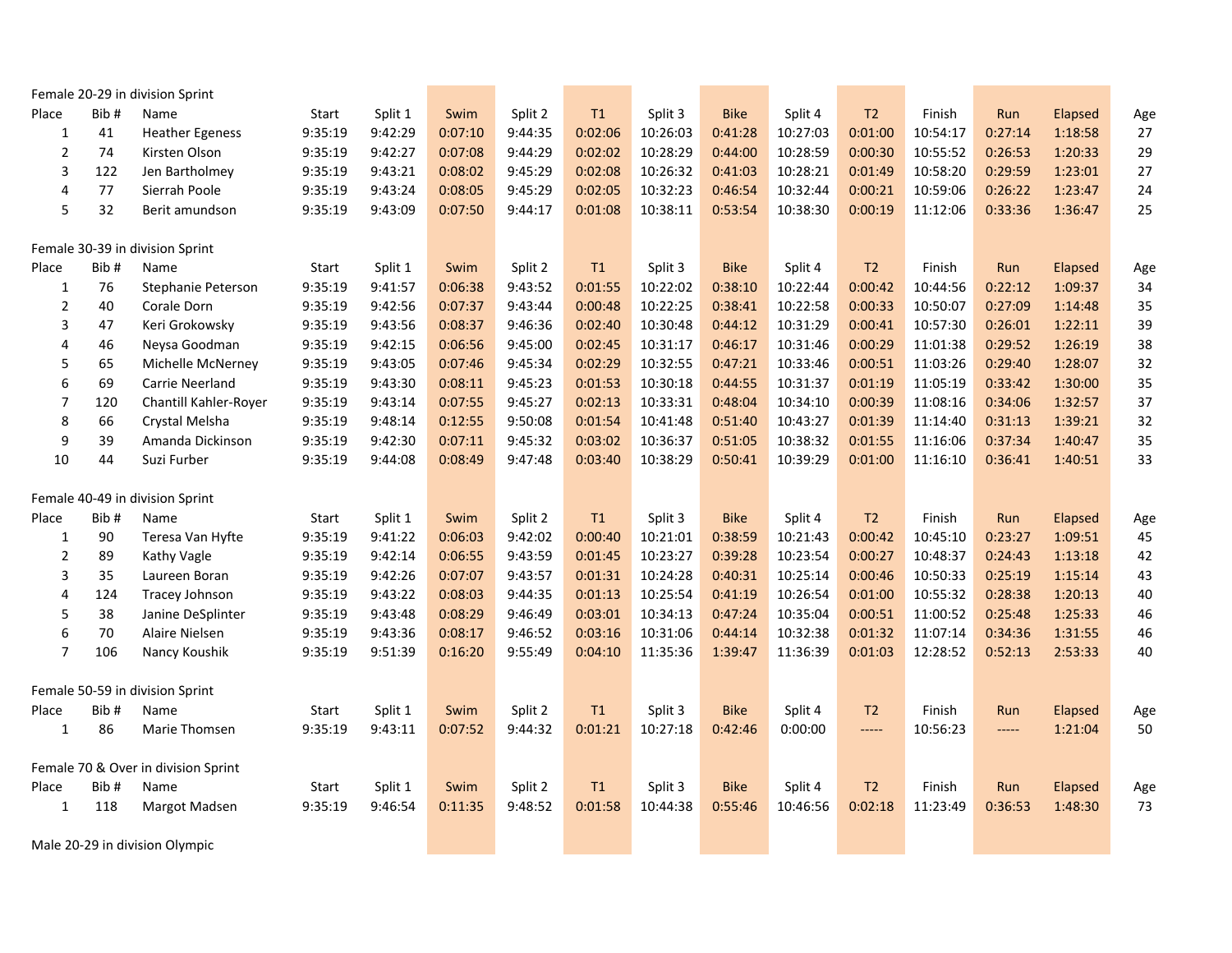| Place          | Bib#           | Name                             | Start   | Split 1 | Swim    | Split 2 | T1            | Split 3  | <b>Bike</b> | Split 4  | T <sub>2</sub> | Finish   | Run     | Elapsed | Age |
|----------------|----------------|----------------------------------|---------|---------|---------|---------|---------------|----------|-------------|----------|----------------|----------|---------|---------|-----|
| $\mathbf{1}$   | 15             | Jose Rosales-Yepez               | 8:32:44 | 8:55:33 | 0:22:49 | 8:56:17 | 0:00:44       | 10:03:26 | 1:07:09     | 10:03:45 | 0:00:19        | 10:43:10 | 0:39:25 | 2:10:26 | 25  |
| $\overline{2}$ | 29             | Andrew Herberg                   | 8:32:44 | 8:59:22 | 0:26:38 | 9:00:34 | 0:01:12       | 10:06:59 | 1:06:25     | 10:07:32 | 0:00:33        | 10:48:43 | 0:41:11 | 2:15:59 | 23  |
| 3              | 19             | David Ulschmid                   | 8:32:44 | 9:04:08 | 0:31:24 | 9:05:15 | 0:01:07       | 10:09:49 | 1:04:34     | 10:10:42 | 0:00:53        | 10:53:02 | 0:42:20 | 2:20:18 | 29  |
| 4              | 11             | Aaron Lilly                      | 8:32:44 | 9:02:03 | 0:29:19 | 9:02:43 | 0:00:40       | 10:09:27 | 1:06:44     | 10:10:07 | 0:00:40        | 11:02:56 | 0:52:49 | 2:30:12 | 29  |
|                |                | Male 30-39 in division Olympic   |         |         |         |         |               |          |             |          |                |          |         |         |     |
| Place          | Bib#           | Name                             | Start   | Split 1 | Swim    | Split 2 | T1            | Split 3  | <b>Bike</b> | Split 4  | T <sub>2</sub> | Finish   | Run     | Elapsed | Age |
| $\mathbf{1}$   | 27             | Jeff Mortensen                   | 8:32:44 | 8:56:56 | 0:24:12 | 8:57:38 | 0:00:42       | 9:59:10  | 1:01:32     | 9:59:41  | 0:00:31        | 10:42:00 | 0:42:19 | 2:09:16 | 37  |
| $\mathbf 2$    | 24             | Greg Welcome                     | 8:32:44 | 9:02:45 | 0:30:01 | 9:04:29 | 0:01:44       | 10:09:37 | 1:05:08     | 10:10:39 | 0:01:02        | 10:53:19 | 0:42:40 | 2:20:35 | 35  |
| 3              | 3              | Chad Besch                       | 8:32:44 | 9:05:00 | 0:32:16 | 9:06:35 | 0:01:35       | 10:15:03 | 1:08:28     | 10:16:47 | 0:01:44        | 11:02:05 | 0:45:18 | 2:29:21 | 37  |
| 4              | 9              | Nate Kotewa                      | 8:32:44 | 9:02:58 | 0:30:14 | 9:04:29 | 0:01:31       | 10:16:29 | 1:12:00     | 10:17:20 | 0:00:51        | 11:08:23 | 0:51:03 | 2:35:39 | 33  |
| 5              | 23             | <b>Timothy McCollough</b>        | 8:32:44 | 9:06:50 | 0:34:06 | 9:07:26 | 0:00:36       | 10:20:21 | 1:12:55     | 10:20:41 | 0:00:20        | 11:11:50 | 0:51:09 | 2:39:06 | 31  |
| 6              | 18             | dutch thalhuber                  | 8:32:44 | 9:11:58 | 0:39:14 | 9:15:04 | 0:03:06       | 10:39:18 | 1:24:14     | 10:40:46 | 0:01:28        | 11:38:58 | 0:58:12 | 3:06:14 | 36  |
| $\overline{7}$ | $\mathbf{1}$   | <b>Timothy Bajema</b>            | 8:32:44 | 9:15:27 | 0:42:43 | 9:17:33 | 0:02:06       | 10:42:46 | 1:25:13     | 10:44:27 | 0:01:41        | 11:49:14 | 1:04:47 | 3:16:30 | 31  |
| 8              | 12             | Jason Melby                      | 8:32:44 | 9:10:28 | 0:37:44 | 9:13:37 | 0:03:09       | 10:37:17 | 1:23:40     | 10:39:08 | 0:01:51        | 11:52:21 | 1:13:13 | 3:19:37 | 35  |
| 9              | 14             | Matt Puumala                     | 8:32:44 | 9:10:07 | 0:37:23 | 9:15:33 | 0:05:26       | 10:50:28 | 1:34:55     | 10:51:32 | 0:01:04        | 11:52:26 | 1:00:54 | 3:19:42 | 37  |
|                |                | Male 40-49 in division Olympic   |         |         |         |         |               |          |             |          |                |          |         |         |     |
| Place          | Bib#           | Name                             | Start   | Split 1 | Swim    | Split 2 | $\mathsf{T}1$ | Split 3  | <b>Bike</b> | Split 4  | T2             | Finish   | Run     | Elapsed | Age |
| $\mathbf{1}$   | 30             | David Holden                     | 8:32:44 | 8:53:54 | 0:21:10 | 8:54:26 | 0:00:32       | 9:54:45  | 1:00:19     | 9:55:12  | 0:00:27        | 10:34:27 | 0:39:15 | 2:01:43 | 42  |
| $\overline{2}$ | 16             | Jonathan Sage-Martinsor          | 8:32:44 | 8:58:01 | 0:25:17 | 8:58:56 | 0:00:55       | 10:03:26 | 1:04:30     | 10:04:01 | 0:00:35        | 10:43:11 | 0:39:10 | 2:10:27 | 41  |
| 3              | 26             | David Olsen                      | 8:32:44 | 9:01:58 | 0:29:14 | 9:02:38 | 0:00:40       | 10:03:19 | 1:00:41     | 10:03:46 | 0:00:27        | 10:46:15 | 0:42:29 | 2:13:31 | 40  |
| 4              | 8              | Randy Knutson                    | 8:32:44 | 9:02:42 | 0:29:58 | 9:03:25 | 0:00:43       | 10:15:42 | 1:12:17     | 10:16:14 | 0:00:32        | 11:09:28 | 0:53:14 | 2:36:44 | 48  |
| 5              | 5              | Robert Hubbard                   | 8:32:44 | 8:58:38 | 0:25:54 | 9:00:44 | 0:02:06       | 10:20:14 | 1:19:30     | 10:21:32 | 0:01:18        | 11:15:41 | 0:54:09 | 2:42:57 | 42  |
| 6              | 13             | <b>Scott Miller</b>              | 8:32:44 | 9:18:00 | 0:45:16 | 9:20:32 | 0:02:32       | 10:35:57 | 1:15:25     | 10:37:05 | 0:01:08        | 11:33:27 | 0:56:22 | 3:00:43 | 42  |
|                |                | Male 50-59 in division Olympic   |         |         |         |         |               |          |             |          |                |          |         |         |     |
| Place          | Bib#           | Name                             | Start   | Split 1 | Swim    | Split 2 | T1            | Split 3  | <b>Bike</b> | Split 4  | T <sub>2</sub> | Finish   | Run     | Elapsed | Age |
| 1              | 17             | <b>Boyd Seevers</b>              | 8:32:44 | 9:05:03 | 0:32:19 | 9:06:53 | 0:01:50       | 10:28:16 | 1:21:23     | 10:29:17 | 0:01:01        | 11:21:45 | 0:52:28 | 2:49:01 | 52  |
| $\overline{2}$ | 4              | Dave Forman                      | 8:32:44 | 9:09:20 | 0:36:36 | 9:13:09 | 0:03:49       | 10:35:47 | 1:22:38     | 10:38:23 | 0:02:36        | 11:35:38 | 0:57:15 | 3:02:54 | 56  |
| 3              | 6              | Rick Johnson                     | 8:32:44 | 9:14:22 | 0:41:38 | 9:18:03 | 0:03:41       | 10:54:47 | 1:36:44     | 10:56:06 | 0:01:19        | 12:11:56 | 1:15:50 | 3:39:12 | 55  |
|                |                | Female 20-29 in division Olympic |         |         |         |         |               |          |             |          |                |          |         |         |     |
| Place          | Bib#           | Name                             | Start   | Split 1 | Swim    | Split 2 | T1            | Split 3  | <b>Bike</b> | Split 4  | T2             | Finish   | Run     | Elapsed | Age |
| $\mathbf{1}$   | $\overline{2}$ | Jill Becker                      | 8:32:44 | 9:10:15 | 0:37:31 | 9:11:55 | 0:01:40       | 10:39:47 | 1:27:52     | 10:40:50 | 0:01:03        | 11:38:35 | 0:57:45 | 3:05:51 | 24  |
| $\overline{2}$ | 116            | Jessica Speckmeier               | 8:32:44 | 9:09:32 | 0:36:48 | 9:11:19 | 0:01:47       | 10:38:48 | 1:27:29     | 10:39:43 | 0:00:55        | 11:39:23 | 0:59:40 | 3:06:39 | 29  |
|                |                | Female 40-49 in division Olympic |         |         |         |         |               |          |             |          |                |          |         |         |     |
| Place          | Bib#           | Name                             | Start   | Split 1 | Swim    | Split 2 | T1            | Split 3  | <b>Bike</b> | Split 4  | T <sub>2</sub> | Finish   | Run     | Elapsed | Age |